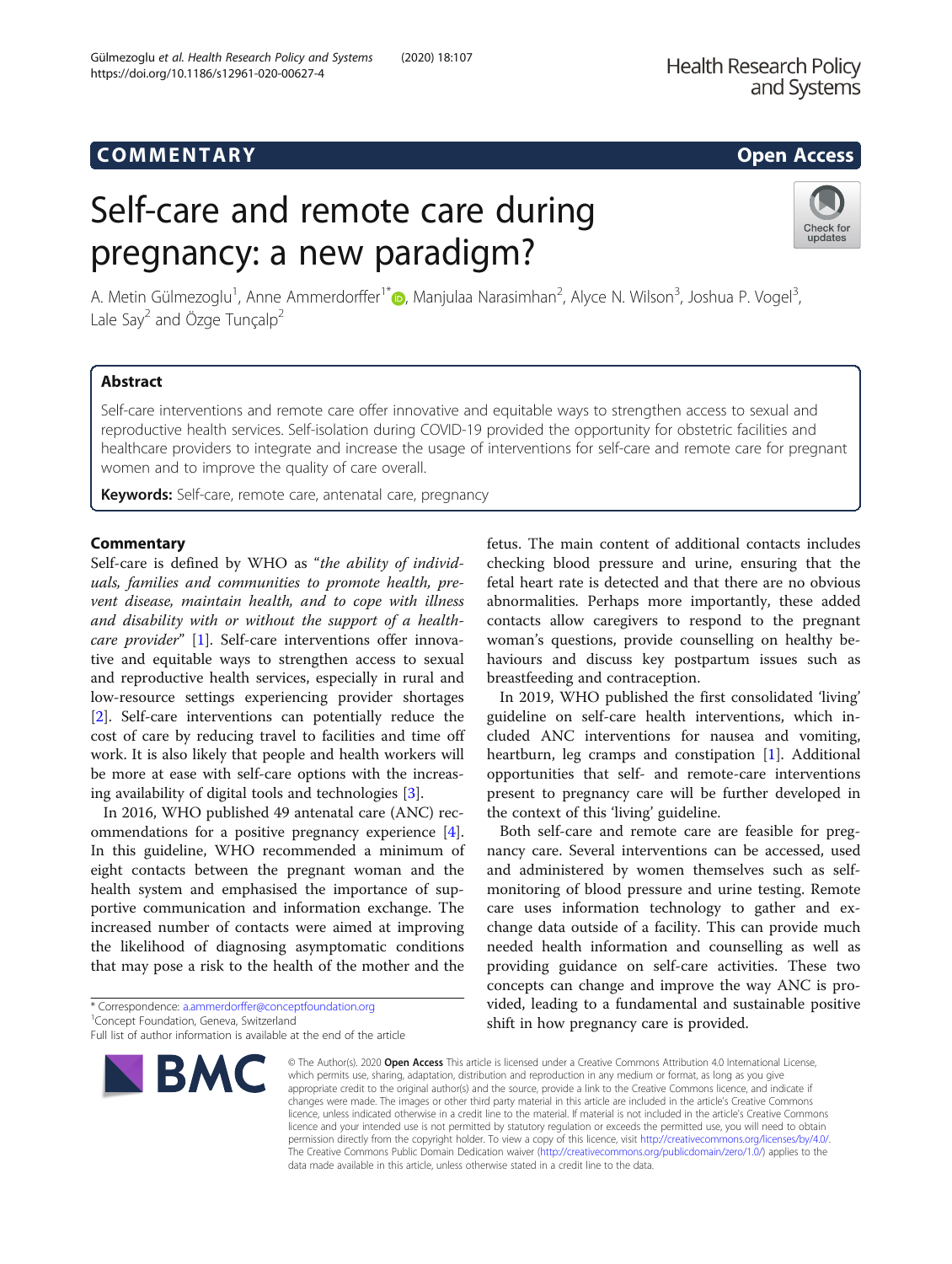<span id="page-1-0"></span>There is emerging evidence that, taken together, facilities and healthcare administrators can successfully tailor the ANC provision regarding the number and frequency of in-person contacts suitable for their population and setting with self-care and remote care. Butler Tobah et al. [5] conducted a randomised controlled trial comparing standard ANC with a mixed-care system that incorporated remote care for blood pressure measurement, fetal heart rate assessment and access to an online community of pregnant women. They found higher satisfaction with care, less anxiety and no differences in health outcomes despite reduced in-person contact. It should be noted that the intervention was delivered to a relatively affluent population in the United States where standard care included 12 to 14 in-person contact visits – much higher than the 88 contacts recommended by WHO. Nevertheless, it is indicative of the way that ANC provision may change in the next decade and suggests that these changes can have benefits. A recent systematic review by DeNicola et al. [6] on telehealth interventions, such as text messaging, online consultations and selfmonitoring with messaging (among others), further demonstrated that remote-care interventions are effective in improving perinatal smoking cessation, breastfeeding and early access to medical abortion services as well as optimising use of high-risk obstetrical services.

The COVID-19 pandemic has led to a rapid redirection of health services as countries prepare and respond. Sexual and reproductive health services have been particularly affected – some countries have chosen to cease or restrict ANC or contraception programmes due to staff or resource limitations or to prevent COVID-19 transmission [7]. In WHO's latest operational guidance for maintaining essential health services, one of the key actions identified is "using available technologies and associated regulations to facilitate the shift of clinical encounters to digital platforms and to support self-care interventions wherever appropriate" [\[8\]](#page-2-0).

Some health facilities in the United States have successfully implemented antenatal remote care during COVID-19 to ensure safe and effective obstetric care. For example, obstetric facilities in Florida, Texas and New York reduced their in-person visits from 11 to 6, 13 to 9, and 11 to 6 respectively [\[9](#page-2-0)–[11](#page-2-0)]. They developed their ANC schedules based on expert recommendations, established WHO and national guidelines, and the OB Nest model developed at Mayo Clinic for women experiencing low-risk pregnancies [[12\]](#page-2-0).

Despite the upheaval, lessons from self-isolation during COVID-19 provide an opportunity to increase interventions for self-care and remote care for pregnant women and to improve the quality of care overall. In addition to rethinking how routine ANC can be best provided, it offers strategies for future pandemics or

other large-scale service disruptions. Digital interventions, both visual and audio, are likely to increase our options for self-care and remote care that can improve ANC provision and perhaps even have a positive impact on health outcomes and the women's experience of care. The acute challenges of the pandemic can facilitate an accelerated response to these innovations to improve the quality of care and make ANC more woman, family and community friendly.

#### Abbreviation

ANC: antenatal care

#### Acknowledgements

Not applicable.

#### Authors' contributions

MG initiated the project and wrote the draft manuscript. All authors reviewed and revised the draft manuscript and approved the final version.

#### Funding

No external funding.

#### Availability of data and materials

Not applicable.

Ethics approval and consent to participate Not applicable.

#### Consent for publication

Not applicable.

#### Competing interests

The authors declare that they have no competing interests.

#### Author details

<sup>1</sup>Concept Foundation, Geneva, Switzerland. <sup>2</sup>UNDP/UNFPA/UNICEF/WHO/ World Bank Special Programme of Research, Development and Research Training in Human Reproduction, Department of Sexual and Reproductive Health and Research, World Health Organization, Geneva, Switzerland. <sup>3</sup>Maternal, Child and Adolescent Health Program, Burnet Institute, Melbourne Australia.

#### Received: 24 July 2020 Accepted: 2 September 2020 Published online: 18 September 2020

#### References

- 1. World Health Organization. WHO Consolidated Guideline on Self-Care Interventions for Health: sexual and reproductive health and rights. Geneva: WHO: 2019
- 2. World Health Organization. Global health workforce shortage to reach 12.9 million in coming decades. 2013. [https://www.who.int/mediacentre/news/](https://www.who.int/mediacentre/news/releases/2013/health-workforce-shortage/en/) [releases/2013/health-workforce-shortage/en/.](https://www.who.int/mediacentre/news/releases/2013/health-workforce-shortage/en/) Accessed 17 Sept 2020.
- 3. World Health Organization. WHO guideline: recommendations on digital interventions for health system strengthening. Geneva: WHO; 2019.
- 4. World Health Organization. WHO recommendations on antenatal care for a positive pregnancy experience. Geneva: WHO; 2016.
- 5. Butler Tobah YS, LeBlanc A, Branda ME, et al. Randomized comparison of a reduced-visit prenatal care model enhanced with remote monitoring. Am J Obstet Gynecol. 2019;221:638.e1-638.e8. [https://doi.org/10.1016/j.ajog.2019.](https://doi.org/10.1016/j.ajog.2019.06.034) [06.034](https://doi.org/10.1016/j.ajog.2019.06.034).
- 6. DeNicola N, Grossman D, Marko K, et al. Telehealth interventions to improve obstetric and gynecologic health outcomes: a systematic review. Obstet Gynecol. 2020;135(2):371–82. [https://doi.org/10.1097/AOG.](https://doi.org/10.1097/AOG.0000000000003646) [0000000000003646](https://doi.org/10.1097/AOG.0000000000003646).
- 7. Coxon K, Turienzo CF, Kweekel L, et al. The impact of the coronavirus (COVID-19) pandemic on maternity care in Europe. Midwifery. 2020;88: 102779.